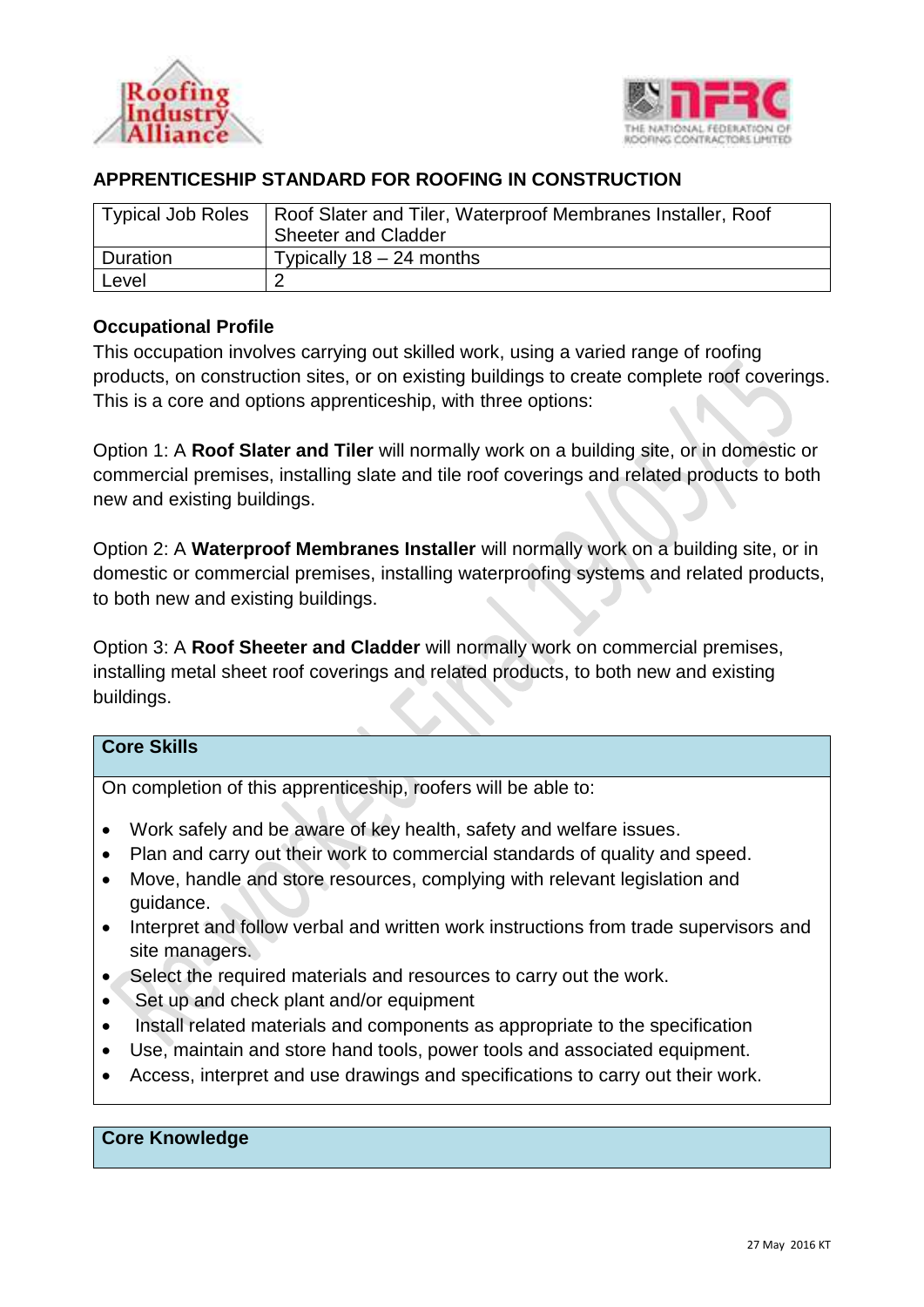



On completion of this apprenticeship, a roofer will require a comprehensive knowledge and understanding of:

- the principles of health, safety and welfare, employment law, and how these are applied in the workplace.
- how to communicate with others and comply with instructions and directions.
- the different techniques and methods used to move, handle and store materials.
- how to interpret and use relevant product information and specifications.
- which standards and codes of practice apply to their area of work
- how to calculate quantity, length, area and wastage of resources
- the principles of condensation, the factors involved and standard methods of control in roofs
- the principles of insulation and effects on heat loss in roofs
- basic drawings and calculate material quantities from given information
- the principles relating to common defects, and the repair and maintenance of roofs
- why, when and how health and safety control equipment should be used when undertaking roofing work (e.g. personal protective equipment (PPE) and respiratory protective equipment (RPE).
- how to use, maintain and store hand tools, power tools and associated equipment.
- how to work at safely at height and use access equipment correctly.
- the needs of other workers and how to work effectively with others
- the characteristics, quality, uses, sustainability, limitations and defects associated with roofing products and components used in their own specialism and the wider roofing industry.

**Core behaviours expected to be displayed by all roofing apprentices** 

- **Effective communication:** oral, written, listening, body language, presentation.
- **Team work:** work effectively with others with limited supervision.
- **Independent working:** take responsibility for completing their own work.
- **Logical thinking:** use clear and valid reasoning when making decisions.
- **Working effectively:** undertake the work in a reliable and productive manner.
- **Time management:** use own time effectively to complete the work on schedule.
- **Adaptability:** be able to adjust to changes to work instructions.

## **Option 1: Roof Slater and Tiler Skill Requirements**

On completion of this apprenticeship, slaters and tilers will have acquired occupational skills to be able to:

- Carry out a range of job tasks including measuring, marking out, fitting, finishing, positioning and securing.
- Install plain tiles, interlocking tiles, natural slates and fibre-cement slates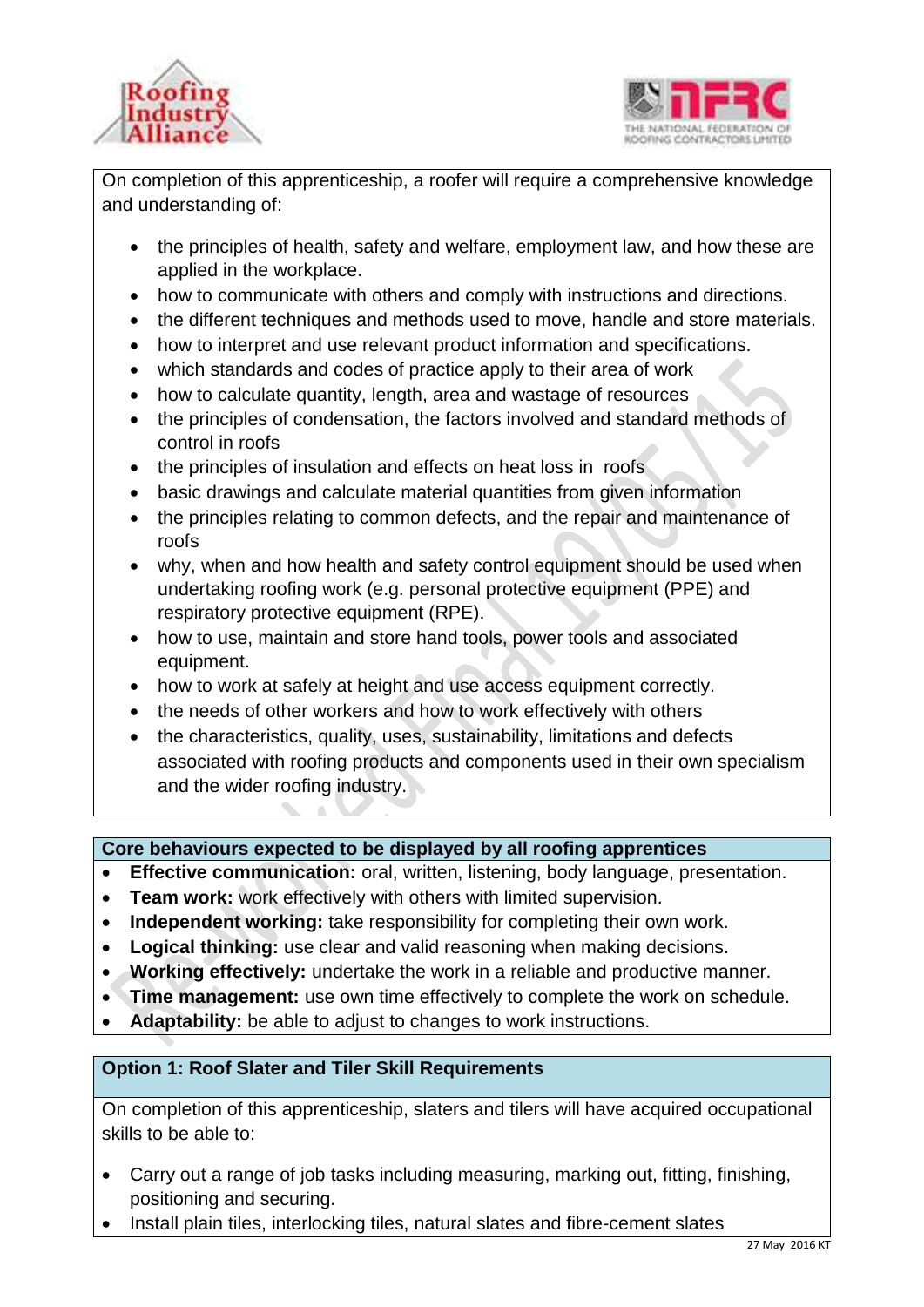



- Install underlay, battens and related roofing components
- Install pre-formed lead and/or proprietary flashings
- Install dry and wet fixed products to verges, hips, ridge and valleys
- Install insulation and ventilation products for warm and cold roof construction
- Install roof windows and flashing kits

### **Option 1: Roof Slater and Tiler Knowledge Requirements**

On completion of this apprenticeship, slaters and tilers will require a comprehensive knowledge and understanding of:

- the principles of slating and tiling and how they are applied in routine tasks, such as, setting out roofs, installing insulation, underlay and other background materials, installing main roof coverings, fixings, fittings/components, ventilation and dry fix systems, roof windows, mixing and applying mortar and installing pre-formed lead and/or proprietary flashings
- How to use key dimensions relating to batten gauges and min/max head lap
- How to strip and reclaim slates, tiles and fittings for re-use
- how to check areas to be covered, including correct installation of cavity trays, fascia board height, barge boards, hip and valley construction, penetrations, and masonry
- how to requisition slating and tiling materials, such as tiles, slates, underlay, battens, fixings and related materials, fittings and components

### **Option 2: Waterproof Membranes Installer Skill Requirements**

On completion of this apprenticeship, waterproof membranes installers will have acquired occupational skills to be able to:

- Carry out a range of job tasks including measuring, marking out, fitting, finishing, positioning and securing
- Clean, dry and prepare surfaces for waterproofing systems
- Install one of the three following waterproofing systems
	- reinforced bitumen
	- single-ply
		- liquid applied
- Install insulation and ventilation products for warm and cold roof construction
- Maintain and repair flat and/or pitched roofs

**Option 2: Waterproof Membranes Installer Knowledge Requirements**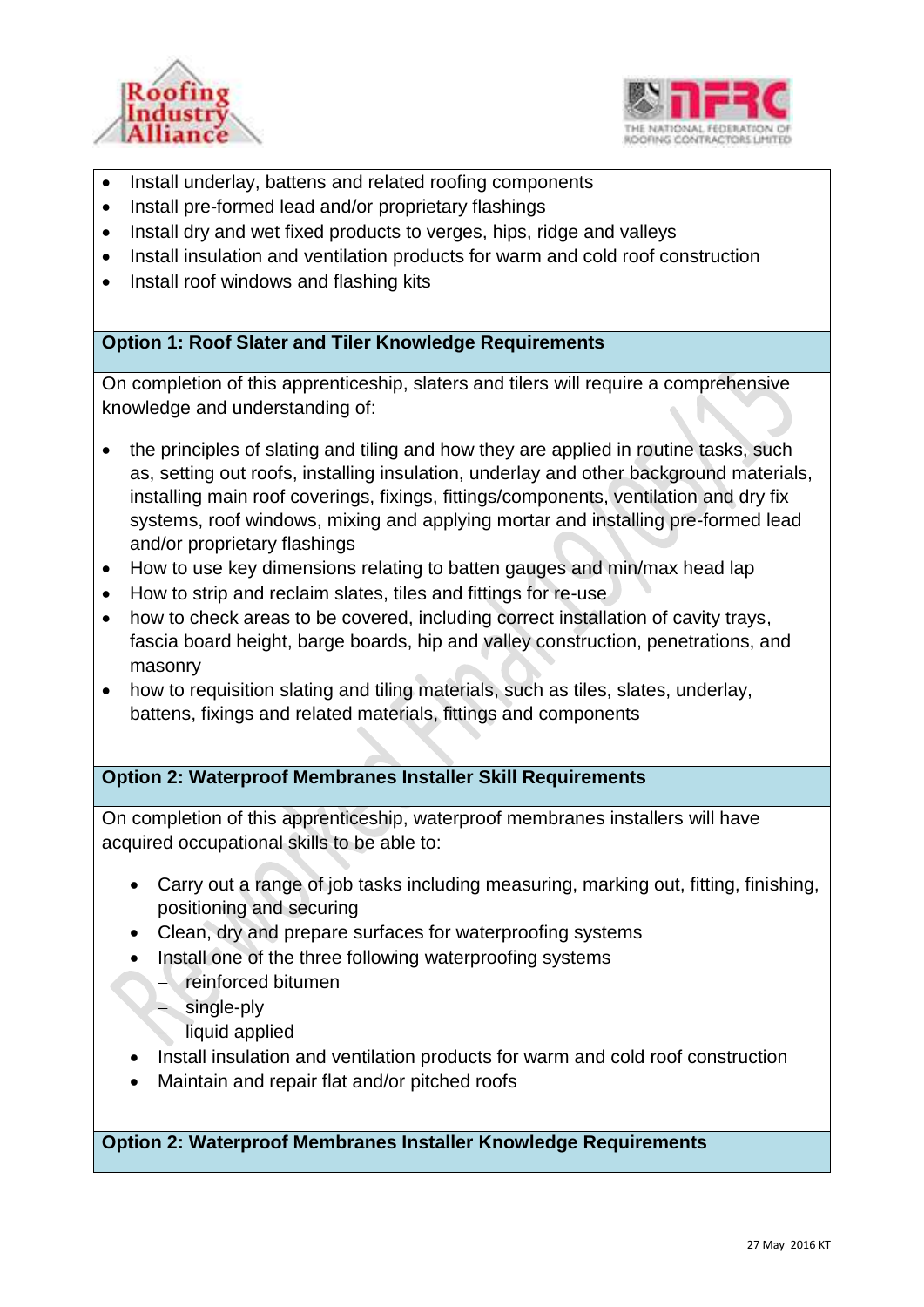



On completion of this apprenticeship, waterproof membranes installers will require a comprehensive knowledge and understanding of:

- the principles of membrane waterpoofing and how they are applied in routine tasks, such as, preparing surfaces, installing insulation, installing background materials, installing main roof coverings to include bitumen membranes or single ply or liquid applied systems, fixings, fittings/components, ventilation systems, roof windows/lights,
- how to requisition membrane waterproofing materials, such as bitumen membranes, single-ply, liquid applied systems and related materials, fittings and components
- $\bullet$

## **Option 3: Roof Sheeter and Cladder Skill Requirements**

On completion of this apprenticeship, Sheeters and Cladders will have acquired occupational skills to be able to:

- Carry out a range of job tasks including measuring, marking out, fitting, finishing, positioning and securing
- Clean, dry and prepare surfaces for sheeting and cladding systems
- Assess suitability of structure to receive cladding materials
- Install composite and built-up systems and rainwater goods
- Maintain, repair and over-sheet existing roofs
- Install related materials, flashings, vents and fittings/components as appropriate to the specification

### **Option 3: Roof Sheeter and Cladder Knowledge Requirements**

On completion of this apprenticeship, sheeters and cladder will require a comprehensive knowledge and understanding of:

- the principles of sheeting and cladding and how they are applied in routine tasks, to include, preparing surfaces, assessing backgrounds, removal of existing materials including asbestos, installing insulation, installing background materials, installing main roof coverings to include composite, standing seam, single-skin and built up systems, flashings, fixings, fittings/components, ventilation systems, roof lights
- how to requisition sheeting and cladding materials, to include flashings, fixings, insulation, sheet materials, roof lights, built up and composite systems, related materials, fittings and components

#### **Qualifications and assessment overview**